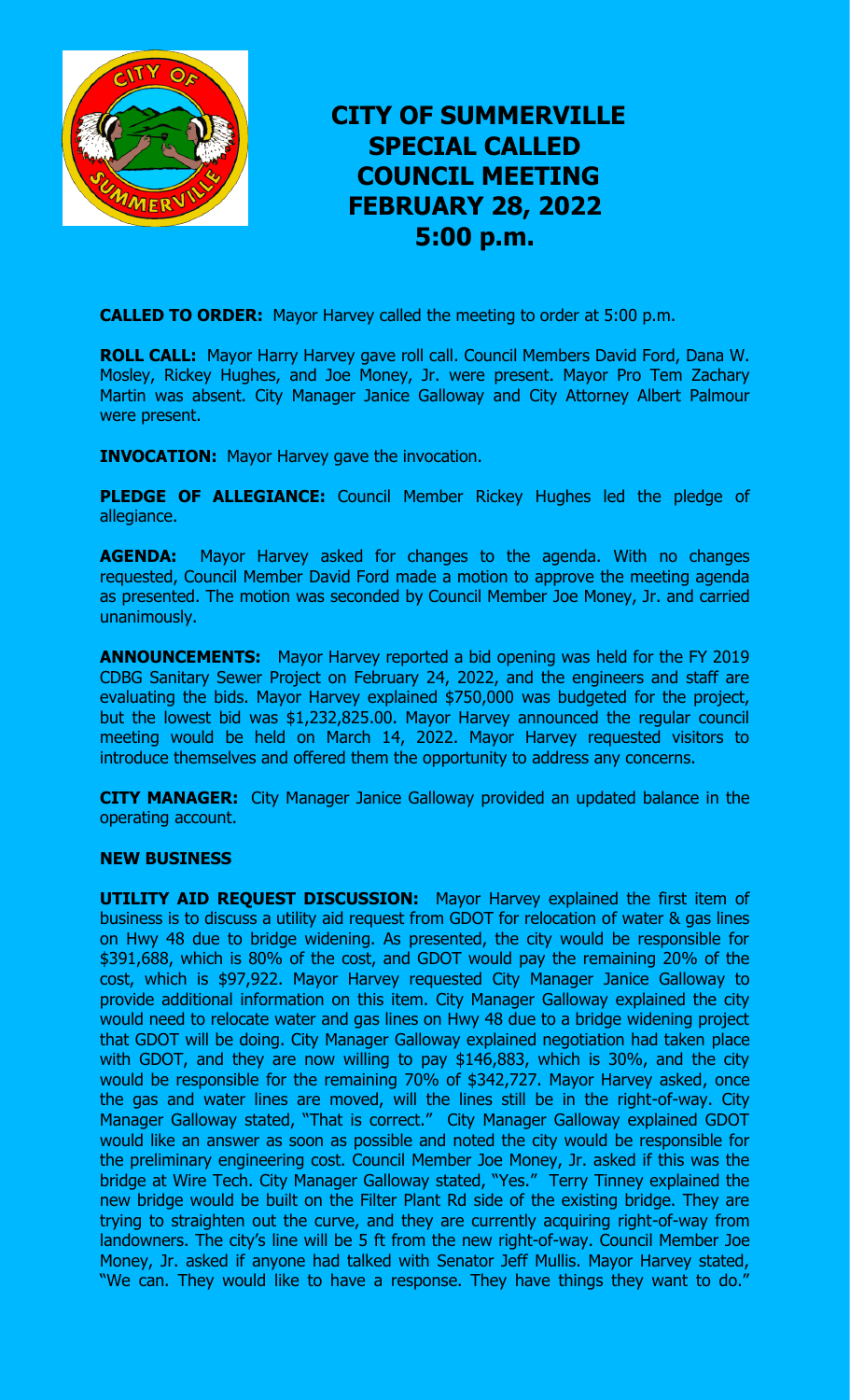#### **PAGE 2 CITY OF SUMMERVILLE SPECIAL CALLED MEETING FEBRUARY 28, 2022**

**UTILITY AID REQUEST DISCUSSION CONT:** Council Member Money asked if someone would reach out to Senator Mullis. City Manager Galloway stated, "I will call him." Mayor Harvey asked for a motion concerning the utility aid request. Council Member Joe Money, Jr. made a motion to table the item. The motion was seconded by Council Member Rickey Hughes and carried unanimously.

**DISCUSSION OF THE ALCOHOL ORDINANCE:** Mayor Harvey stated the next item of business is the discussion of the alcohol ordinance and noted everyone should have a copy. Mayor Harvey explained the changes to the ordinance would amend Chapter 4 of the ordinance. Mayor Harvey announced input is needed from the Council on the changes, and any areas of conflict need to be clear. Mayor Harvey requested City Attorney Albert Palmour to provide a brief synopsis. City Attorney Palmour explained a Referendum to allow package sales of distilled spirits passed, requiring the current alcohol ordinance to be amended. The changes to the ordinance would be to allow liquor stores with exclusions as to where they could be located, zoning classifications, the type of store, either stand-alone or in a strip mall, how many licenses are allowed, and the method of granting the license. City Attorney Palmour explained the ordinance has the standard language for the statutory prohibition from churches and schools. City Attorney Palmour noted the city's current ordinance has the least restricted distances and requirements that the state allows. City Attorney Palmour discussed other changes that are more restrictive than what is in the current ordinance. City Attorney Palmour discussed the proposed lottery system included in the proposed ordinance if more than two applicants should apply. City Attorney Palmour explained he would like a directive from Council on the zoning classification, size and structural requirements, inventory value, and license fees. City Attorney Palmour stated, if you have a lottery system, it does not look like you are giving preferential treatment to someone over someone else. City Attorney Palmour stated Council could email him with any questions about the provisions, and he would be glad to provide the answers. Council Member Joe Money, Jr. questioned if, using the lottery system, someone from out of town meeting the qualifications could be awarded a license. City Attorney Palmour explained that someone who owns the property but did not live here could make an application and be awarded. Council Member Joe Money Jr. asked if they have to own the property. City Attorney Palmour stated, "They have to own the property. Correct." City Attorney Palmour explained it should be a nice place, a nice location, visible to the public, and should be professionally run. Council Member Dana W. Mosley asked if it had to be a brick and mortar building. City Attorney Palmour stated, "We haven't really specified completely other than make a minimum of 5,000 sq ft, which is recommended, and a minimum inventory of \$500,000." Council Member David Ford asked if the 5,000 sq ft includes a storage area, not just the showroom. City Attorney Palmour stated, "You haven't completely told me. It could include a storage area, or it could not. Whatever you want it to be." Mayor Harvey stated we are looking to have something firmed up by April. City Attorney Palmour explained a public meeting would be needed, advertise in the paper, and then have a first and second reading. City Attorney Palmour stated if you come to a census on what you want, I can make the changes. Mayor Harvey encouraged Council to review the ordinance and changes that it may include. Council Member Rickey Hughes stated he would like to have a discussion at a future meeting on the possibility of establishing a downtown entertainment zone to allow open containers if purchased from the local restaurants. Council Member David Ford asked haven't we done that before? City Attorney Palmour noted in the past, a local provider served alcohol at an event in a designated area, not out of their restaurant. Mayor Harvey stated, "We can discuss this, be thinking about how it can come about."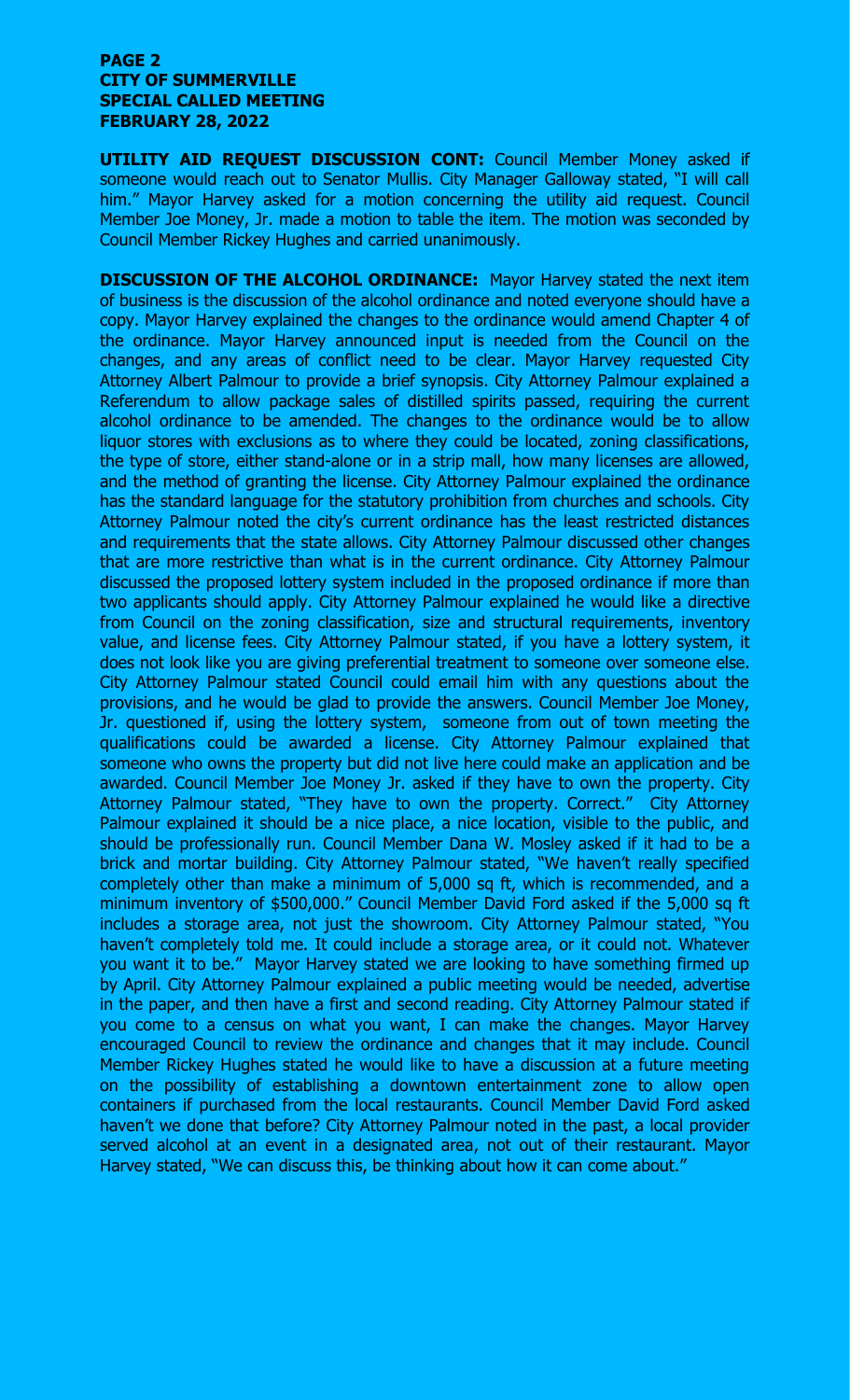#### **PAGE 3 CITY OF SUMMERVILLE SPECIAL CALLED MEETING FEBRUARY 28, 2022**

Mayor Harvey explained some revisions are being discussed concerning mobile homes. Both City Attorney Palmour and Code Enforcement Joey Norton are reviewing the zoning, but Council needs to make some decisions concerning mobile homes. We are supposed to have a zoning board for mobile homes. City Attorney Palmour interjected, explaining there is a zoning board/zoning board of appeals is not for mobile homes. The Council is the zoning board, and the Mayor starts the process by making appointments. Mayor Harvey explained these items will be brought before Council until we get the process set up. City Attorney Palmour stated Joey and I have been working on redoing the map, not on changing zoning. The map needs to consistently reflect the actual use the property is being used for. City Attorney Palmour explained periodically, a review is needed to see what property is being used for, and changes need to be made to the map based on what the property is being used for.

**MID-YEAR BUDGET DISCUSSION:** Mayor Harvey stated the next item of business is to discuss the mid-year budget. Mayor Harvey stated we will review the highlights of the budget. We will look at areas that may need to be changed. Mayor Harvey stated I would like to hold the first reading at the March meeting if we are ready.

Mayor Harvey reviewed the amended revenues and expenditures on page 5 of the budget, noting an increase in most categories. Mayor Harvey reported the FY 2021- 2022 beginning budget was \$18,569,428.79, and the amended budget will be \$20,847,693.38, with most of the increase in revenues due to grants and money received. Mayor Harvey discussed the expenditures listed on the budget amendment summary on pages three and four. Mayor Harvey explained the mid-year budget includes a \$750.00 bonus for all full-time employees and a \$350.00 for part-time employees. The total amount for bonuses, including the city's portion of Social Security, will be \$71,533.43.

Mayor Harvey reviewed the FY 2021-2022, 2020 SPLOST items, pointing out the items with stars beside them have been completed, but there are still several items to complete. Mayor Harvey asked for questions or comments from the Council. Council Member Rickey Hughes asked if additional money from the American Rescue Plan would be deposited into the same fund? Mayor Harvey stated, "Yes, that is the plan right now. It was tentatively agreed to use it for the ongoing projects." Council Member Dana W. Mosley asked when the bonus would be paid. Mayor Harvey stated, "Once we do the mid-year budget. The last of March, first of April."

Mayor Harvey suggested comparing the 2019-2020 budget and 2021-2022 to see the changes. Mayor Harvey cautioned when looking at the categories, some items are seasonal and received at different times within the year. Council Member Dana W. Mosley asked if the train would be returning. Council Member David Ford explained the Tennessee Valley Railroad has a tentative schedule for Santa rides, but they are still negotiating the repair of the track with Norfolk Southern. So we might have a train in June.

Mayor Harvey noted the employee bonus would come out of each department's budget. Mayor Harvey reviewed the different department line items.

Council Member Joe Money, Jr. commended the staff on their job over the past two years.

Mayor Harvey asked for questions or concerns from staff. No concerns were addressed.

Mayor Harvey announced the FY 2020-2021 audit has been submitted to the state.